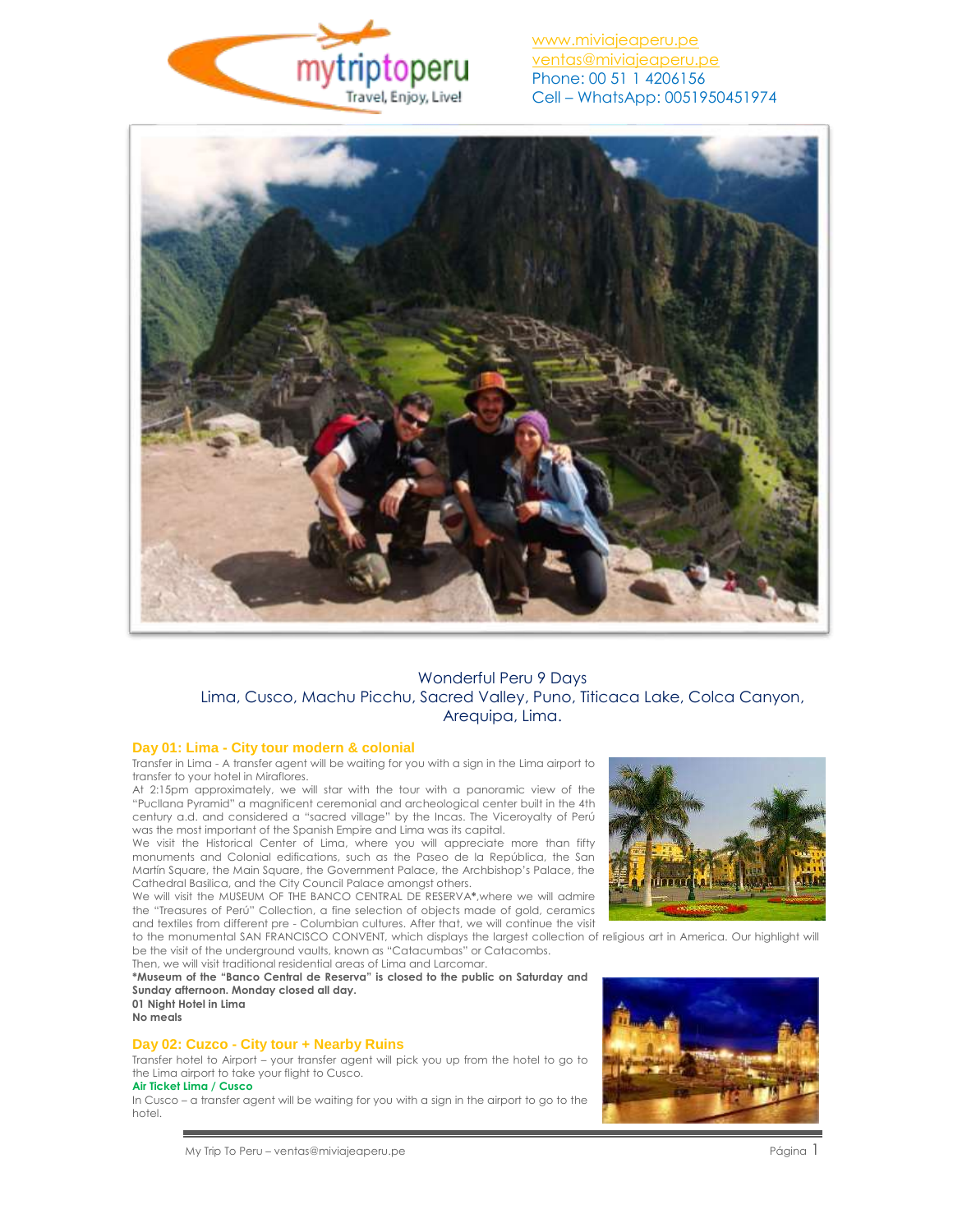At 1:30pm to 2:00pm your guide will pick you up from the hotel to begin the tour. You will see the main temple of the Sun known also as the "Qoricancha". "Sacsayhuaman" known as the head of the Puma in reference to the city of Cusco that was built in a shape of a Puma, and the head of the puma was exactly Sacsayhuaman. After that, we will visit the Qenqo temple in honor of mother Earth or Pachamama. Then we will continue with our bus to Pucapucara which in Incas time was an entry control to the sacred city of Cusco. Later, visit to the Tambomachay Inca temple in honor of the natural element of water. We will return to Cusco.

It will be up to you to decide either to stay in the beautiful main square of Cusco or be taken to your hotel.

#### **01 Night Hotel in Cusco Breakfast**

## **Day 03: Tour to Machu Picchu ruins**

At 6:30am you will be pick you up from your hotel to go to the train station. You will be on aboard the train from Cusco to Aguas Calientes (Machu Picchu village), arriving in this town at 10:30am approximately. The northbound train follows the lower lands towards to the Sanctuary of Machu Picchu and ends its services at the Aguas Calientes station. We will immediately board a bus that will transport you along the Hiram Bingham road leading to the ruins of Machu Picchu Inca City.

The bus rides about half an hour to the ruins ahead. Your guide will be waiting at the entrance of Machu Picchu ruins to explain the history of the area and answer any questions you may have about the site. After that, you will have free time to enjoy on your own. The train usually return to Cusco at 6:30pm arriving to Cusco at 10:30pm. Our personal staff will be waiting for you to transfer from the train station to your hotel.

### **01 Night Hotel in Cusco Breakfast & Buffet lunch**

## **Day 04: Tour in the Sacred Valley, Pisac Market, Ollantaytambo Chincheros**

At 8:30 am a guide will pick you up from your hotel to begin the tour of the Sacred Valley of the Incas, we will be leaving the city and reach the viewpoint of Taray, from here we can enjoy the beautiful Inca terraces and existing farmland which surround the sacred river of the Incas "Willcamayuc". Later we´ll visit the Pisaq Andean market which is very colorful as the local people. The indian market is the best place to shop for crafts and souvenirs. After some free time, we continue our journey to the village of Urubamba, where we

will have a typical buffet lunch. After that, we will continue our journey we´ll reach the last living Inca town "Ollantaytambo". Ollantaytambo reminds us of a mythical love story, a drama of love that prevaisl against all obstacles. It is believed that this city was built by General Inka Ollanta in a time of rebellion against the Royal army of the Inka by preventing its binding to the beautiful princess Cusi Qoyllor "beautiful star". A further 40 minutes' drive takes us to Chincheros surrounded by the colonial houses,

where we will again discover the magnificence of the Incan constructions, terraces and the beauty of the local people in their traditional dresses, all surrounded by the local temple, where we'll appreciate the painting of local people who later where wellknown as the creator of the "Escuela Cusqueña" founders. The Colonial church is rich in art and jewelry and well appreciated by their population.

At 7:00pm arrival in Cusco and transfer to your hotel. **01 Night Hotel in Cusco Breakfast & Buffet lunch**

## **Day 05: Cuzco / Puno**

Our personal staff will pick you up from the hotel to go to Cusco bus station. **Bus Ticket Cuzco / Puno 08:00 / 2:30pm**

In Puno – a transfer agent will be waiting for you in the bus station to go to the hotel. **01 Night Hotel in Puno**

**Breakfast**

## **Day 06: Tour Titicaca Lake, Uros & Taquile Islands**

Early morning transfer to the pier for a boat trip to Uros Floating Islands. Located 4 km from Puno and about 20 minutes motorboat ride. The original inhabitants of these floating islands are said to descend from one of the most ancient peoples of the Americas. Their dwellings made of Totora reed are built on the surface of Lake Titicaca. Next, we continue to Taquile Island. It is of great scenic beauty, ethnic and cultural interest. Local people are devoted to the agriculture and they have generated a communal tourism, as the visitors share their food and housing. They are famous for their fabrics and crafts. Lunch included. After that, return to Puno and transfer to the hotel.

**01 Night Hotel in Puno Breakfast & lunch**









[www.miviajeaperu.pe](http://www.miviajeaperu.pe/) [ventas@miviajeaperu.pe](mailto:ventas@miviajeaperu.pe) Phone: 00 51 1 4206156 Cell – WhatsApp: 0051950451974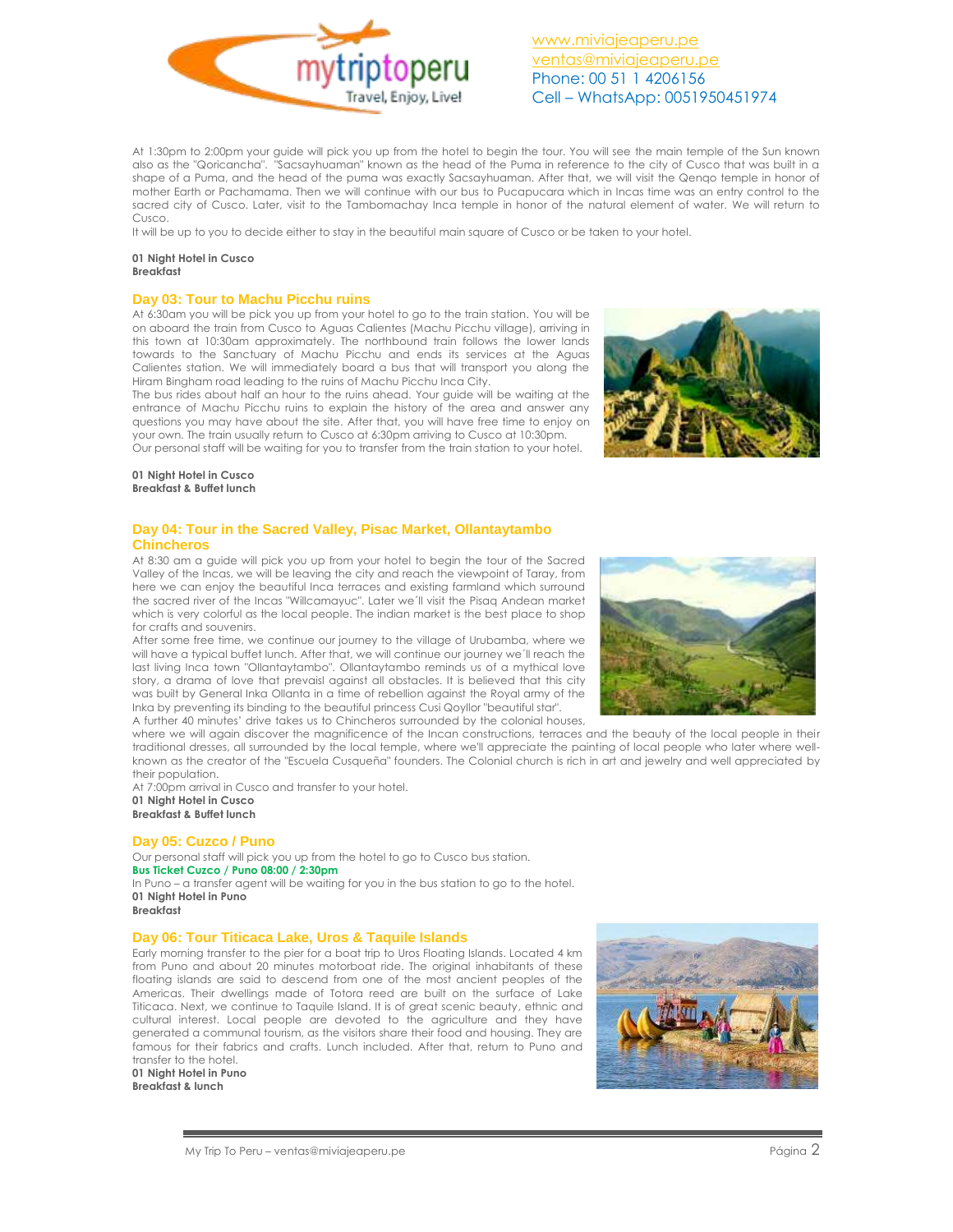

[www.miviajeaperu.pe](http://www.miviajeaperu.pe/) [ventas@miviajeaperu.pe](mailto:ventas@miviajeaperu.pe) Phone: 00 51 1 4206156 Cell – WhatsApp: 0051950451974

## **Day 07: Puno / Colca - Chivay**

Our personal staff will pick you up from the hotel to go to Puno bus station. **Bus Ticket Puno / Colca 06:30 / 12:00**

06:15 Depart from Puno to Chivay.

Approx 08:30am arrive to Lagunillas, we see a number of small lakes where we will have the opportunity to observe migratory birds, including the beautiful flamingos. 10:15 Stop in Pampa Cañahuas: Coca leaf tea (25 min)

11:15 we will make several stops enroute such as Patapampa, Mirador de Volcanes, and the highest point of the route (4900msnm.) From here you can appreciate various mountain peaks belonging to the western mountains, such as the Sabancaya, Ampato, the Misti, Chachani, etc. We will also appreciate the cairns, mounds of rocks that were left by travelers in order to ask their deities for a safe trip and now tourists are encouraged to do the same.

12:00 Arrive to Chivay: Hotel La Paskana (Esquina Plaza de Armas de Chivay). At 15:00 our private transport will transfer to us towards the colorful town "pueblito" of



Coporaque, from where we will initiate a walk of approximately 2 hours, to enjoy the beautiful landscapes and nature of this side of the valley; as well as a pre-Inca cemetery located in the skirts of a mountain. You will notice that this region was intensively populated by Andean communities.

At 17:00 on return from the walk you have the opportunity to enjoy the thermal baths in the lime kiln whose thermo-medicinals waters oscillate between 35º to 38º degrees Celsius in the swimming pools, the entrance is usd 3.00.

At 20:00 Hrs Dinner (not included) accompanied by a folkloric show; be ready for the Peru Andean dances.

**01 Night Hotel in Chivay**

#### **Breakfast**

## **Day 08: Colca – Cruz Del Condor / Arequipa**

CHIVAY - CRUZ DEL CONDOR TO SEE CONDORS- MACA- YANQUE- AREQUIPA Early breakfast, we continue 06:30 in our private transport to the view-point called "Cruz Del Cóndor" about 1.5 hour drive into this National Park where you have a very beautiful view of the Colca Canyon. This is also the place where you should be able to observe several flying condors, sometimes passing very close to you (up to a few meters). Just near this area your tour guide will show you the Pre-Inca tombs hanging in the mountains. On the return we will stop in the towns of Pinchollo, Maca and Yanque, with their beautiful colonial churches, as well as in the viewpoints of Choquetico and Antahuilque, from where we will observe impressive andenería farming platforms of the valley, and tombs in pre-Incas scale models. Lunch at 13:00 then Return and Arrival to the City of Arequipa 17:00 to 18:00 Hrs.



#### **01 Night Hotel in Arequipa Breakfast and Lunch**

## **Day 09: Tour in Arequipa / Lima**

Breakfast

Arequipa, also called the White city is next to Cusco and Machu Picchu one of the main Peru's highlights. In 2000 the city's central core earned a well-deserved Unesco World Heritage listing and the sight of the gigantic cathedral, with the magic image of 5825m of the volcano El Misti, is a view that nobody can miss it!

Popular Market San Camilo - Main Square - Compañia Church and its Cupola - Colonial Neighborhood El Tambo, la Cabezona - Monastery Santa Catalina (End of tour and optional visit). Transfer to airport.

**Air Ticket Arequipa / Lima.**

**Breakfast**



## **Price per Person in American Dollars:**

| Category       | City     | Hotel                          | Simgle   | <b>Double</b> | Triple   |
|----------------|----------|--------------------------------|----------|---------------|----------|
| <b>Hostels</b> | Lima     | Pirwa Hostal                   | 1,177.00 | 1,091.00      | 1,079.00 |
|                | Cusco    | <b>Pirwa Corregidor Hostal</b> |          |               |          |
|                | Puno     | Paititi                        |          |               |          |
|                | Colca    | <b>Colca River</b>             |          |               |          |
|                | Arequipa | Misti Wasi                     |          |               |          |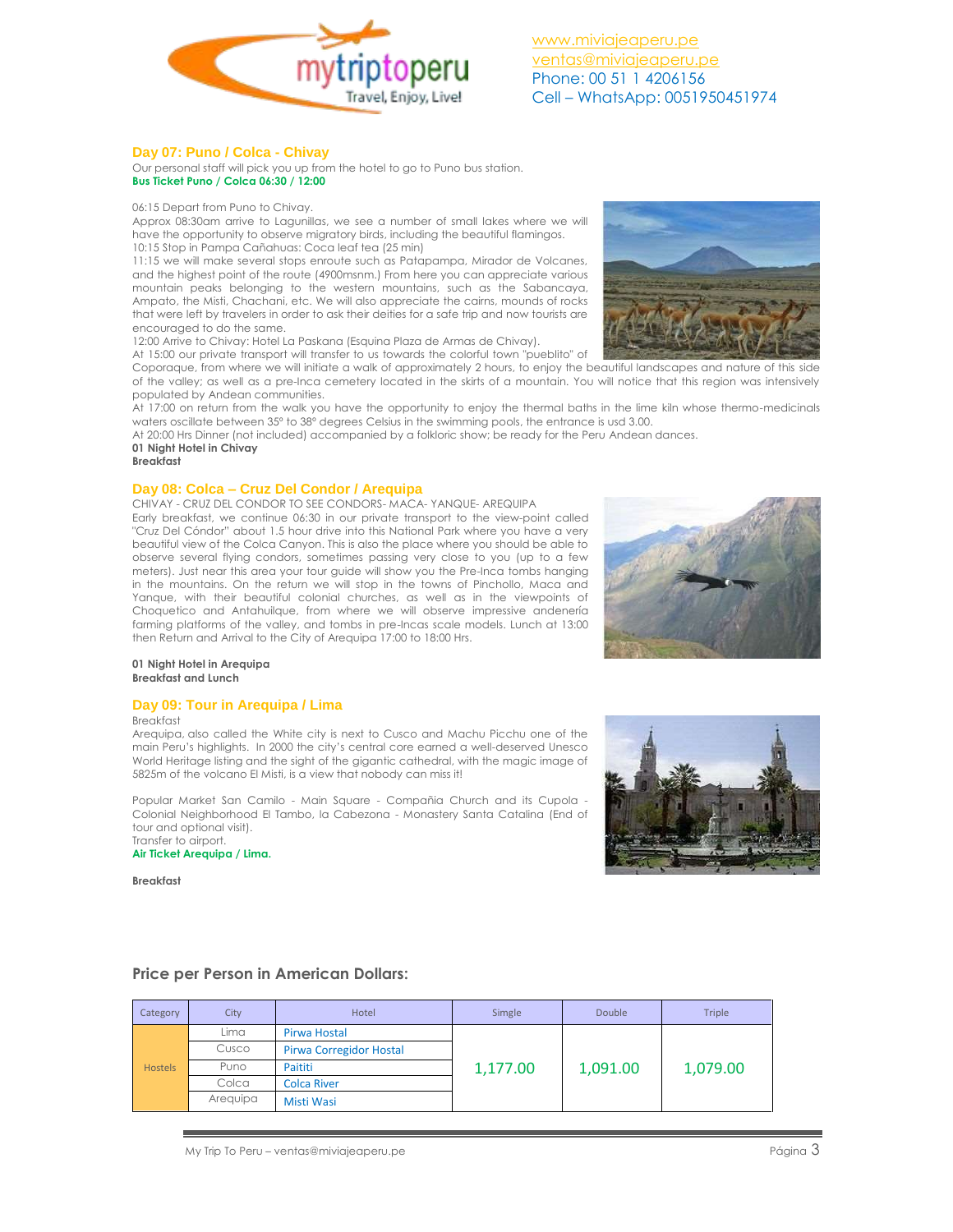

| <b>Hotels</b><br>$3***$ | Lima     | <b>Ducado</b>                  | 1,283.00 | 1,172.00 | 1,150.00 |
|-------------------------|----------|--------------------------------|----------|----------|----------|
|                         | Cusco    | Anden Inca                     |          |          |          |
|                         | Puno     | <b>Colonial Plaza</b>          |          |          |          |
|                         | Colca    | Colcallacta                    |          |          |          |
|                         | Arequipa | Corregidor                     |          |          |          |
| <b>Hotels</b><br>$4***$ | Lima     | <b>José Antonio Miraflores</b> | 1,603.00 | 1,316.00 | 1,293.00 |
|                         | Cusco    | José Antonio Cuzco             |          |          |          |
|                         | Puno     | Qalasaya                       |          |          |          |
|                         | Colca    | El Refugio                     |          |          |          |
|                         | Arequipa | Fundador                       |          |          |          |
| <b>Hotels</b><br>5***** | Lima     | <b>Casa Andina Premium</b>     | 2,250.00 | 1,650.00 | 1,650.00 |
|                         | Cusco    | <b>Casa Andina Premium</b>     |          |          |          |
|                         | Puno     | Casa Andina Premium            |          |          |          |
|                         | Colca    | <b>Colca Lodge</b>             |          |          |          |
|                         | Arequipa | <b>Casa Andina Premium</b>     |          |          |          |

# **Program Included:**

# V All Transfers.<br>V Air Tiekete Lin

- Air Tickets Lima / Cusco & Arequipa / Lima.
- 01 Night Hotel in Lima.
- 03 Nights Hotel in Cusco.
- 02 Nights Hotel in Puno.
- 01 Night in Chivay.
- 01 Night in Arequipa.
- $\checkmark$  Breakfast.
- 01 Lunch in Aguas Calientes.
- $\checkmark$  01 Lunch in the Sacred Valley.
- $\checkmark$  01 lunch in Taquile Island.<br> $\checkmark$  01 lunch in Chivay. 01 lunch in Chivay.
- 
- $\checkmark$  Tours in shared. All entrance.
- 
- Train Ticket to Machu Picchu. Bus Tickets.
- 

## **Not Included:**

- $\checkmark$  International Air Tickets.<br> $\checkmark$  Meals no mentioned in 1
- Meals no mentioned in the program.

## **Additional:**

- Upgrade to Vistadome Train \$ 48.00 per person.
- $\checkmark$  Upgrade Bus Cusco / Puno with tours in route & Lunch \$38.00 per person.

# Important Notes:

- Prices in American Dollars per person.
- **Minimum 2 persons**.
- Hotels Subject to spaces.
- **Program Summary:**

## **Day 01: Lima –City tour**

Transfer in Airport to Hotel in Lima. Pm. City Tour Lima Colonial & Modern. 01 Night Hotel in Lima

### **Day 02: Lima / Cuzco - City tour & Nearby Ruins**

Breakfast Transfer out Hotel to airport **Air Ticket Lima / Cuzco** Transfer in Airport / Hotel in Cusco. City tour + Nearby Ruins BTG (Entrance) 01 Night Hotel in Cuzco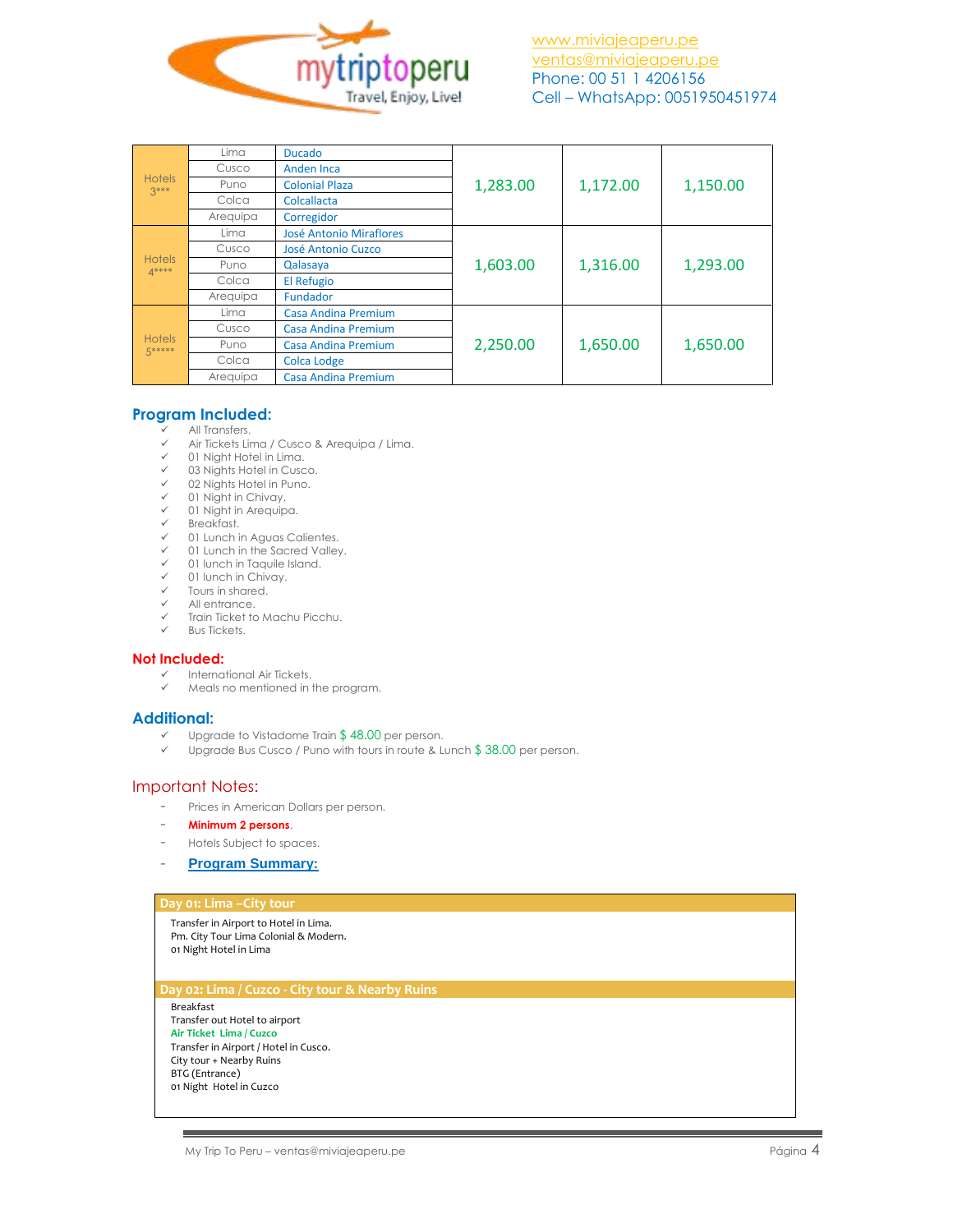

| Day 03: Full Day Machu Picchu in Tourist Train           |
|----------------------------------------------------------|
| <b>Breakfast</b>                                         |
| Full Day Machu Picchu, Transfers, Train, entrance, bus.  |
| Buffet Lunch in Aguas Calientes                          |
| 01 Night Hotel in Cuzco                                  |
|                                                          |
|                                                          |
| Day 04: Full Day Sacred Valley                           |
| <b>Breakfast</b>                                         |
| Full Day Pisac Market + Ollantaytambo Ruins & Chincheros |
| Buffet Lunch in Sacred Valley                            |
| 01 Night Hotel in Cuzco                                  |
|                                                          |
| Day 05: Cuzco / Puno                                     |
|                                                          |
| <b>Breakfast</b>                                         |
| Transfer out Hotel to Bus Station                        |
| <b>Bus Ticket Cusco/ Puno</b>                            |
| Transfer in bus station to Hotel in Puno                 |
|                                                          |
| 01 Night Hotel in Puno                                   |
|                                                          |
| Day 06: Full Day Uros & Taquile Islands                  |
| Breakfast                                                |
| Full Day Uros & Taquile Islands                          |
| Lunch in Taquile                                         |
| 01 Night Hotel in Puno                                   |
|                                                          |
| Day 07: Puno / Chivay in Bus                             |
| Breakfast                                                |
| Transfer Hotel / Bus Station                             |
| Transfer to Hotel in Colca.                              |
| Lunch in Chivay                                          |
|                                                          |
| 01 Night Hotel in Colca                                  |
|                                                          |
| Day 08: Colca / Mirador del Cóndor / Arequipa            |
| <b>Breakfast</b>                                         |
| Tour Mirador del Condor                                  |
| Chivay / Arequipa                                        |
| 01 Night Hotel in Arequipa                               |
|                                                          |
| Day 09: Arequipa / Lima                                  |
| <b>Breakfast</b>                                         |
| Walking Tour & Santa Catalina Convent                    |
| Transfer to Airport                                      |
| Air Ticket Arequipa / Lima                               |
|                                                          |
| International Connection                                 |

## **Terms and Conditions**

We are a team of professionals ready to answer all your questions and concerns and make your trip an unforgettable experience. To find out about the availability of a program, we recommend sending an email to: [ventas@miviajeaperu.pe](mailto:ventas@miviajeaperu.pe) and one of our agents will respond within the next 24 hours. In order to process your order in the most efficient way possible, please do not forget to include the name of the desired program, as well as the date you wish to perform the service and the number of participants. If you want a tour with your preferences, please do not hesitate to let us know, we can put together a customized program, either in private or in share.

In case you have any questions or additional questions, do not hesitate to send us an email, we are always at your service to answer any question you may have.

## **To make a reservation it is necessary to send the following information:**

Names and surnames Passport number or identity document Nationality Date of birth Number of participants Age

Please send us if you have any additional important information to make your trip an unforgettable experience.

## **Additional information:**

My Trip To Peru – ventas@miviajeaperu.pe Página 5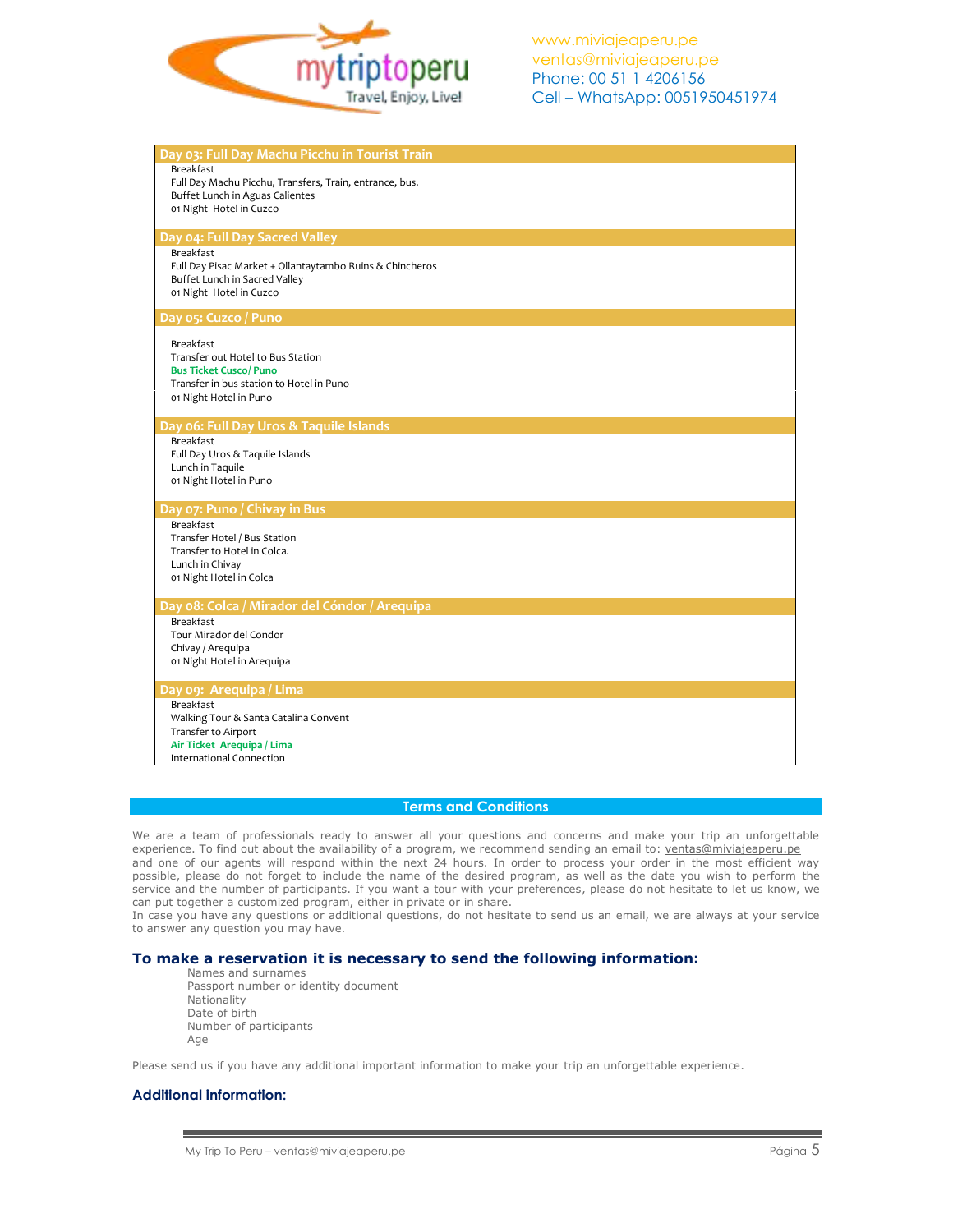

The confirmation of the program will be answered within a period no longer than 24 hours, where the corresponding deadlines for payments will be given.

The excursions are operated in English or Spanish, consult another kind of language.

## **Travel Voucher:**

For each excursion / service that you have booked our reservation center will issue you the respective voucher / electronic receipt, which you must print and present at the time of starting the tour / service.

## **Local Information:**

Our office will send you via e-mail the complete information of the contracted program as well as the contact information in each city visited, such as the office address, telephone numbers and the name of the person in charge of providing the services.

My Trip to Peru operates with 20 years of experience in the tourism sector and offers the client a first class service, making the client enjoy his trip without having to worry about the details of the organization.

## **Payment way:**

My Trip to Peru offer 3 ways of payment:

1. - Through online payment with credit cards: VISA, MASTERCARD and AMERICAN EXPRES via Transferwise ONLINE System [www.transferwise.com](http://www.transferwise.com/) , where you can access to fill in the details of your credit card.

Bank Account: Account in Soles (local currency) Account to Name: Johnny Alberto Banda Vera DNI: 25704671 Bank Name: Banco de Credito del Peru Bank account number: 1912 4915966040 Bank Address: Jr. Lampa 499 Lima 01 Bank Telephone: 5114275600

2. - Through our bank account in Peru. If you choose this form of payment, here are our bank details:

Bank Account: Account in American Dollars Account to Name: Johnny Alberto Banda Vera DNI: 25704671 Bank Name: Banco de Credito del Peru Bank account number: 1923 5798106101 Bank Address: Jr. Lampa 499 Lima 01

Bank Telephone: 5114275600

3. - Through WESTERN UNION Another form of payment is also made through Western Union, in this case this type of payment is used more for prepayments, smaller amounts for prepayments, for example the cost of internal air, Prepaid for the Inca Trail, this because the cost for the shipment is cheaper than the charge by the banks for the transfer, if you wish can make the total payment with this modality, here is the data of the person who will receive your payment in Peru:

 Name: Johnny Alberto Surname: Banda Vera DNI: 25704671 Address: Calle Olavegoya 2017 Dpto. 502 Jesús María Lima – Peru Telephone: 00 511 4206156

Once your transaction has been completed, My Trip to Peru SAC will send you an electronic receipt confirming all requested services within 24 hours.

### **Cancellation Policy:**

Less than 20 days before the start of the tour / service: 100% Charge for cancellation. Between 21 to 30 days before the start of the tour / service: 50% Cancellation fee More than 31 days before the start of the tour / service: There is no cancellation fee for services or hotels, with exceptions that will be indicated in the program sent to passengers.

#### **Domestic Air Tickets:**

In the case of opting for the purchase of internal Air Tickets, it is recommended to make a prepayment according to the route in order to obtain the best rate, if the cost is promotional, in case of not being able to travel they can only be changed of dates with a payment of penalty and fare difference collection if there was not the same class on the new scheduled date, but are no longer reimbursable in case of cancellation.

#### **Important note:**